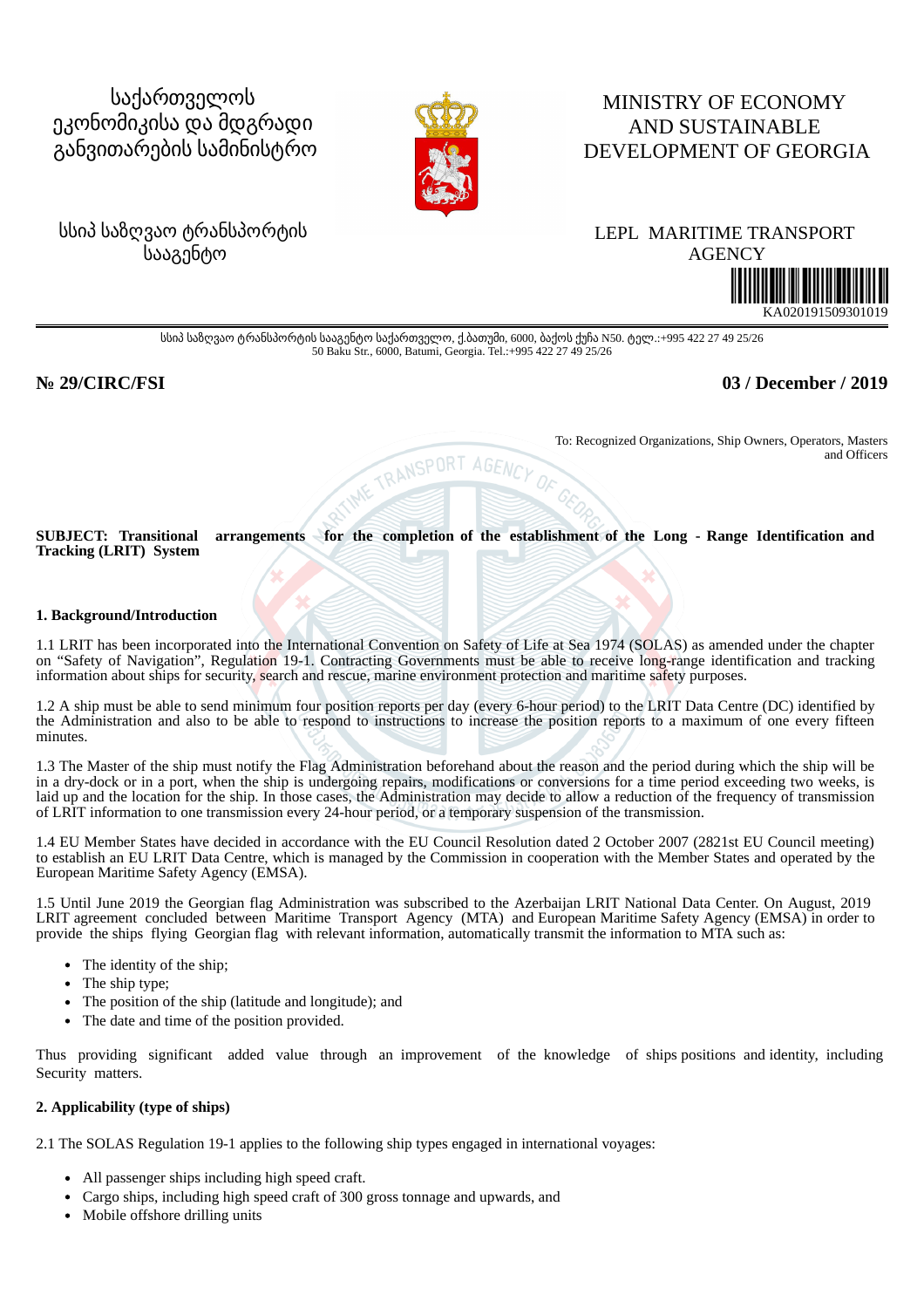#### **3. Shipborne equipment (to be of a type approved by the Administration)**

3.1 Regulation V/19-1.6 of the SOLAS Convention specifies that the shipboard equipment to be used to transmit LRIT information (shipborne equipment) shall be of a type approved by the Administration or a RO on its behalf.

3.2 Compliance of the shipborne equipment with the requirements of regulation V/19-1.6 should be demonstrated by the equipment being.

- Of a type approved by the Administration in accordance with the provisions of regulation V/19-1 and section 4 of the revised performance standards (MSC Resolution 263(84)) or
- Of a type approved by the Administration as meeting the requirements of SOLAS Chapter IV, Regulation 14, and satisfactorily completing an LRIT conformance test in accordance with the procedures and provisions set out in Appendix 1 of MSC.1/Circ.1307; or
- Of a type certified by the Administration as meeting the requirements of IEC 60945 (2002- 08) and IEC 60945 Corr.1 (2008-04) on Maritime navigation and radiocommunication equipment and systems – General requirements – Methods of testing and required test results, and satisfactorily completing an LRIT conformance test in accordance with the procedures and provisions set out in Appendix 1 of MSC.1/Circ.1307; or
- Of a type certified by the Administration as meeting the requirements of the provisions of regulation XI-2/6; and the provisions of either resolution MSC.136(76) on Performance standards for a ship security alert system or of resolution MSC.147(77) on Adoption of the Revised performance standards for a ship security alert system; and the provisions of section 4 of the Revised performance standards; and satisfactorily completing a conformance test in accordance with the procedures and provisions set out in appendix 1 of MSC.1/Circ.1307.

3.3 On satisfactory completion of a conformance test, either the authorized testing Application Service Provider (ASP) or the recognized ASP should issue a Conformance test report on behalf of the Administration as per model set out in appendix 2 of the MSC.1/Circ.1307.

#### **4. Period of conducting the Conformance test**

4.1 For ships constructed before 31 December 2008, the conformance test should be:

- Conducted within a period of three months prior to the date on which the ship would need to demonstrate compliance with the requirements of regulation V/19-1; and
- Satisfactorily completed prior to the amendment of the record of equipment to document compliance with the requirements relating to Long-range identification and tracking system.

4.2 For ships constructed on or after 31 December 2008, the conformance test should be:

- Conducted after the completion of the initial survey of the radio installation, provided such survey has indicated that, as far as the radio installation is concerned, the ship meets the related requirements for the issue of a radio related certificate;
- Satisfactorily completed prior to the issue of a radio related certificate.

### **5. Conformance test report / Transfer of flag**

5.1 On satisfactory completion of a conformance test, the ASP conducting the test should issue a Conformance test report on behalf of the Agency. The Conformance test report shall be considered as no longer remaining valid if:

- There is a change in the shipborne equipment used to transmit LRIT information;
- The ship is transferred to the flag of another Contracting Government and the ASP, which conducted the conformance test is neither a recognized ASP nor an authorized testing ASP by the Contracting Government to whose flag the ship is transferred;
- The ASP which has issued the Conformance test report is no longer in a position to attest the validity of the report; and
- The Administration has withdrawn the recognition or authorization of the ASP which conducted the conformance test.

5.2 When the ship is transferred to the flag of another Contracting Government and the ASP, which conducted the conformance test is either a recognized ASP or an authorized testing ASP by the Contracting Government to whose flag the ship is transferred then the ASP concerned should reissue the Conformance test report on behalf of the Administration, including the new particulars of the ship without altering the date of completion of the conformance test.

5.3 The Flag Administration may request the conducting of an additional conformance test by a ship if the Administration withdraws the recognition or authorization of the ASP which had conducted the conformance test.

5.4 On satisfactory completion of a shipborne terminal conformance test, the ASP conducting the test shall submit the LRIT conformance test results to the agency.

#### **6. Initial certification of compliance / renewal and annual survey**

6.1 The Ship's Classification Society will issue, for ships constructed on or after 31 December 2008, the associated certificate, after verification that the shipborne equipment has satisfactorily completed a conformance test or is type approved, is supplied from the main and emergency source of electrical power and conforms to the requirements of MSC.1/Circ.1307.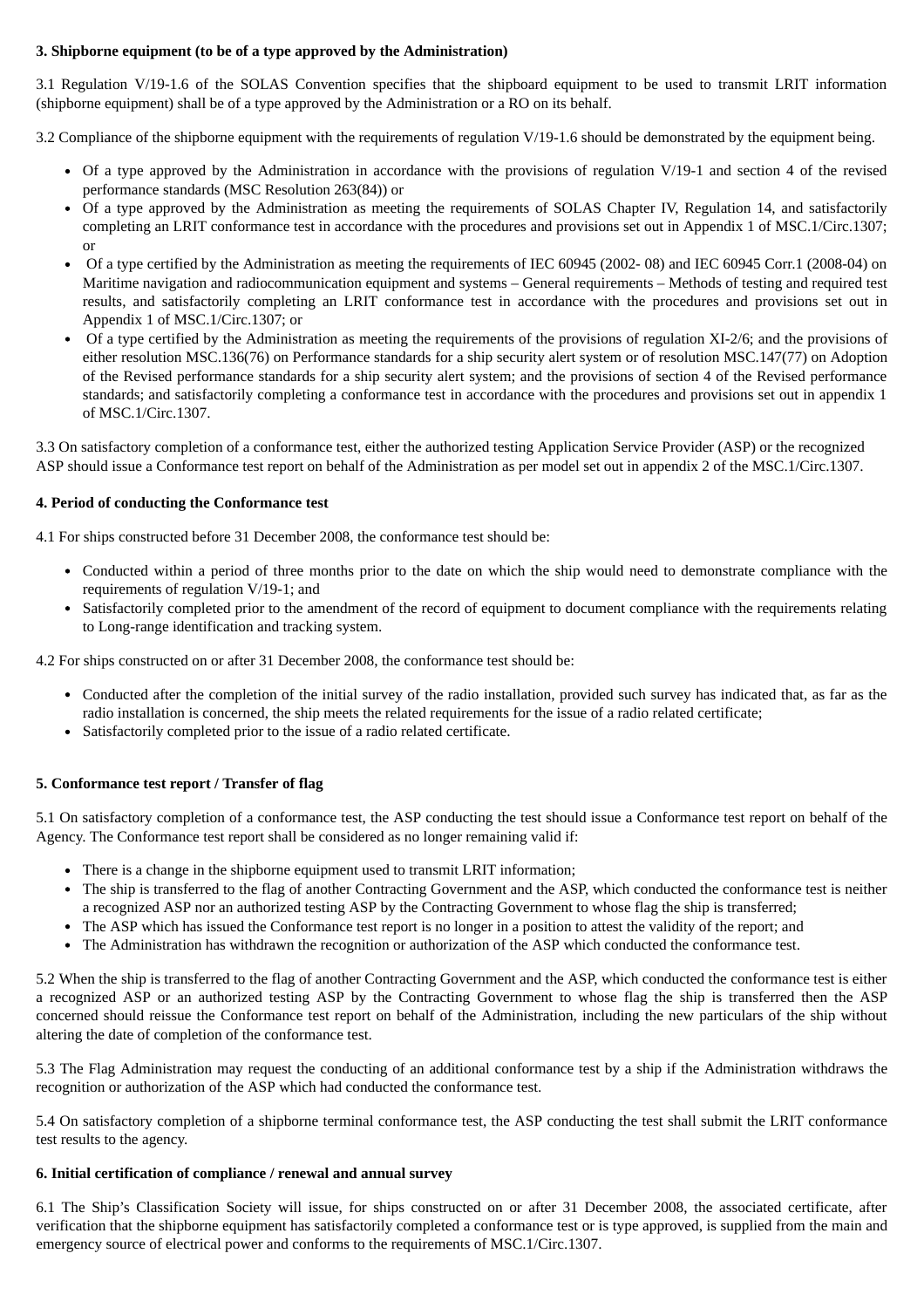6.2 The Ship's Classification Society will renew/endorse, for ships constructed before 31 December 2008, the associated certificate/record of equipment, after verification that the shipborne equipment has satisfactorily completed a conformance test or is type approved, is supplied from the main and emergency source of electrical power and conforms to the requirements of MSC.1/Circ.1307.

6.3 During any renewal or annual survey following the initial certification of compliance of a ship with the requirements of regulation V/19, the related certificate should be issued or endorsed, as the case may be, provided the conformance test report is still valid.

#### **7. List of Recognized and Authorized Testing ASPs**

7.1 Georgia Maritime Transport Agency provides to the International maritime Organization with the lists of authorized testing ASPs.

7.2 Maritime Transport agency of Georgia recognizes and authorizes the following ASPs:

### **7.2.1 Recognized by Georgia (MTA)**

Collecte Localisation Satellite (CLS) Parc Technologique du Canal, 11 Rue Hermès, 31520 Ramonville-Saint-Agne, France TEL. : +33 (0)5 61 39 47 00 FAX : +33 (0)5 61 75 10 14 E-mail: [info@cls.fr](mailto:info@cls.fr) Web : [https://www.cls.fr](https://www.cls.fr/)

## **7.2.2 Authorized by Georgia (MTA)**

Pole Star Space Applications Ltd (Pole Star) 2nd Floor, the Yellow Building, 1 Nicholas Road, London, W11 4AN, UK Tel: +44 (0)20 7313 7403 Website: [http://lrit.com](http://lrit.com/) LRIT Testing: lrittesting@polestarglobal.com LRIT Certification: [lritcert@polestarglobal.com](mailto:lritcert@polestarglobal.com)

## **7.2.3 Authorized by Georgia (MTA)**

Transas Telematics Limited (Transas)/ Livewire Connections Ltd Unit 41, Barwell Business Park, Leatherhead Road Chessington Surrey KT9 2NY, UK Tel: +44 (0)20 8974 0900 Fax: +44 (0)20 8974 0949 Website: [www.transas.com](http://www.transas.com/) LRIT General Enquiries and Customer Support: *LRIT.sales@livewire-connections.com* 

### **7.2.4 Authorized by Georgia (MTA)**

Fulcrum Maritime Systems Ltd. Address: 3 Park Mews, 15 Park Lane, Hornchurch, Essex RM11 1BB,United Kingdom Email: [enquiries@fulcrum-maritime.com](mailto:enquiries@fulcrum-maritime.com) Tel: +44(0)1708 788400 Fax: +44(0)1708 788402

### **8. Transitional and concluding provisions**

8.1 For all ships flying Georgian flag and engaged in the international water, in case of expiration of the existing conformance test report as per the reasons listed in paragraph 5.1, Ship Owners or Operators must provide MTA with a new conformance test report which will be issued by the recognized and authorized Application Service Providers as indicated is the paragraph 7 of this circular.

### **9. EU LRIT Data Centre**

Address: EMSA EU LRIT Cooperative Data Centre Telephone: +351 21 12 09 415 Fax: +351 21 12 09 480 E-mail: [MaritimeSupportServices@emsa.europa.eu](mailto:MaritimeSupportServices@emsa.europa.eu) Web-page: [http://emsa.europa.eu](http://emsa.europa.eu/)